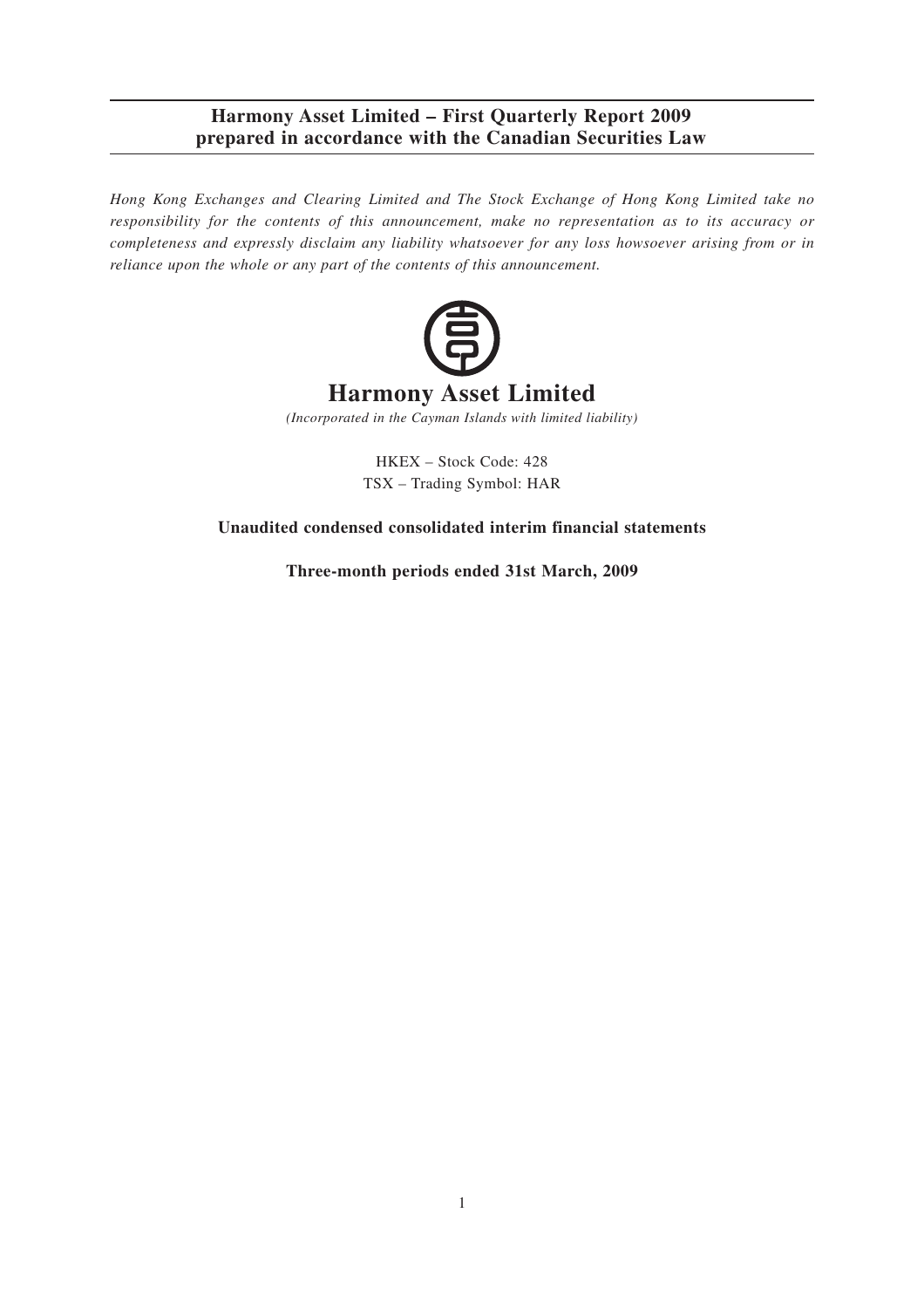### **NOTICE TO READER**

The management of Harmony Asset Limited is responsible for the preparation of the accompanying consolidated interim financial statements. The interim financial statements have been prepared in accordance with International Accounting Standards 34 "Interim Financial Reporting" and are considered by management to present fairly the financial position, operation results and cash flows of the Company and its subsidiaries. These interim financial statements have not been audited, reviewed or otherwise verified for accuracy and completeness of information by the auditor of the Company.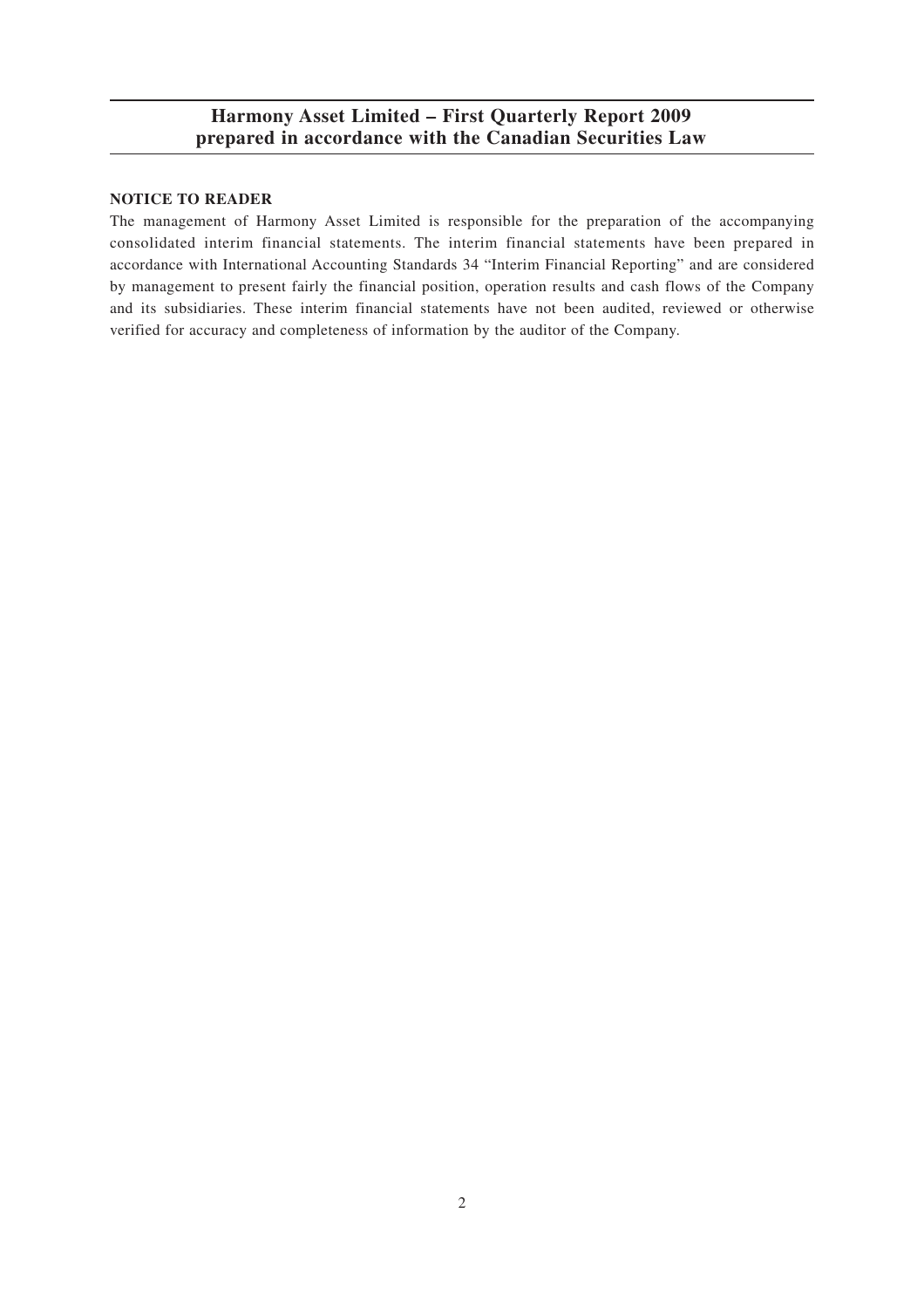## **TABLE OF CONTENT**

|     | Unaudited condensed consolidated balance sheet<br>as at 31st March, 2009                                          | $\overline{4}$ |
|-----|-------------------------------------------------------------------------------------------------------------------|----------------|
|     | Unaudited condensed consolidated income statement<br>for the three months ended 31st March, 2009                  | 5              |
|     | Unaudited condensed consolidated statement of comprehensive income<br>for the three months ended 31st March, 2009 | 6              |
|     | Unaudited condensed consolidated statement of changes in equity<br>for the three months ended 31st March, 2009    | 7              |
|     | Unaudited condensed consolidated statement of cash flow                                                           |                |
|     | for the three months ended 31st March, 2009                                                                       | 8              |
|     | Notes to the unaudited condensed consolidated financial statements<br>for the three months ended 31st March, 2009 |                |
| 1.  | Basic of preparation                                                                                              | 10             |
| 2.  | Turnover, other revenue and gains                                                                                 | 10             |
| 3.  | Operating profit                                                                                                  | 11             |
| 4.  | Financial costs                                                                                                   | 11             |
| 5.  | Income tax credit (expenses)                                                                                      | 11             |
| 6.  | Earnings per share                                                                                                | 12             |
| 7.  | Property, plant and equipment                                                                                     | 12             |
| 8.  | Accounts receivable and prepayments                                                                               | 13             |
| 9.  | Accounts payable                                                                                                  | 14             |
| 10. | Share capital                                                                                                     | 15             |
| 11. | Share Option Scheme                                                                                               | 15             |
| 12. | Related party transactions                                                                                        | 17             |
| 13. | Lease commitments                                                                                                 | 17             |
| 14. | Approval of the unaudited interim financial statements                                                            | 17             |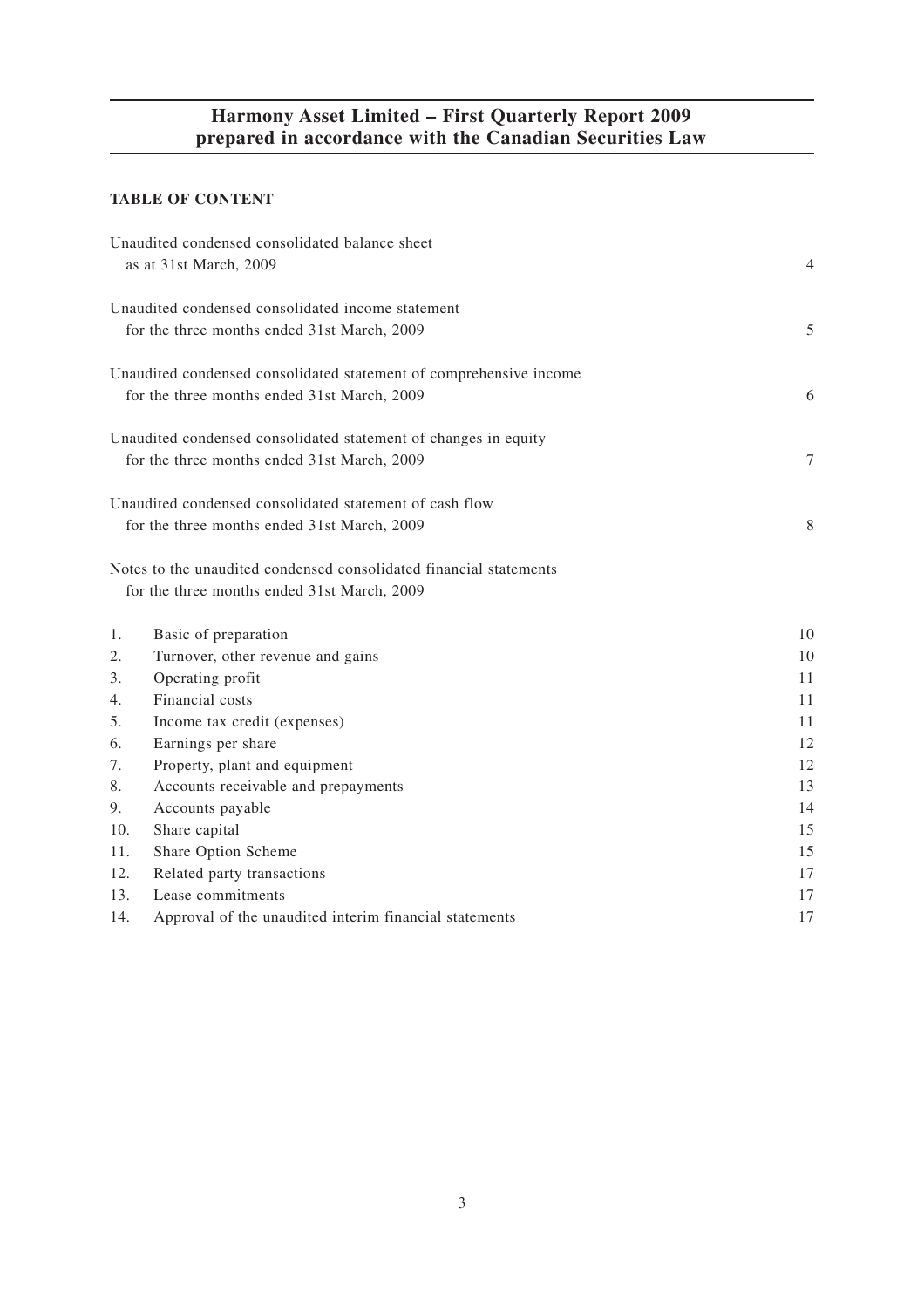## **CONDENSED CONSOLIDATED BALANCE SHEET**

*As at 31st March, 2009 and 31st December, 2008*

|                                                       |                  | 31st March, | 31st December, |
|-------------------------------------------------------|------------------|-------------|----------------|
|                                                       |                  | 2009        | 2008           |
|                                                       |                  | (Unaudited) | (Audited)      |
|                                                       | Note             | HK\$        | HK\$           |
| <b>Non-current assets</b>                             |                  |             |                |
| Property, plant and equipment                         | $\boldsymbol{7}$ | 126,094     | 136,886        |
| Available-for-sale financial assets                   |                  | 68,329,130  | 68,058,932     |
| Loans and receivables                                 |                  | 12,467,269  | 20,077,507     |
|                                                       |                  | 80,922,493  | 88,273,325     |
| <b>Current</b> assets                                 |                  |             |                |
| Accounts receivable and prepayments                   | 8                | 19,492,796  | 19,383,342     |
| Financial assets at fair value through profit or loss |                  | 86,632,808  | 72,896,629     |
| Bank balances and cash                                |                  | 10,532,711  | 10,252,785     |
|                                                       |                  | 116,658,315 | 102,532,756    |
| <b>Current liabilities</b>                            |                  |             |                |
| Accounts payable and accruals                         | 9                | 1,216,015   | 1,786,655      |
| Tax payable                                           |                  | 2,825,920   | 2,825,920      |
|                                                       |                  | 4,041,935   | 4,612,575      |
| Net current assets                                    |                  | 112,616,380 | 97,920,181     |
| <b>Total assets less current liabilities</b>          |                  | 193,538,873 | 186, 193, 506  |
| <b>Non-current liabilities</b>                        |                  |             |                |
| Deferred tax liabilities                              |                  | 1,793,742   | 2,651,742      |
| Net assets                                            |                  | 191,745,131 | 183,541,764    |
| <b>Capital and reserves</b>                           |                  |             |                |
| Share capital                                         | 10               | 39,002,615  | 39,002,615     |
| Reserves                                              |                  | 152,742,516 | 144,539,149    |
|                                                       |                  |             | 183,541,764    |
|                                                       |                  | 191,745,131 |                |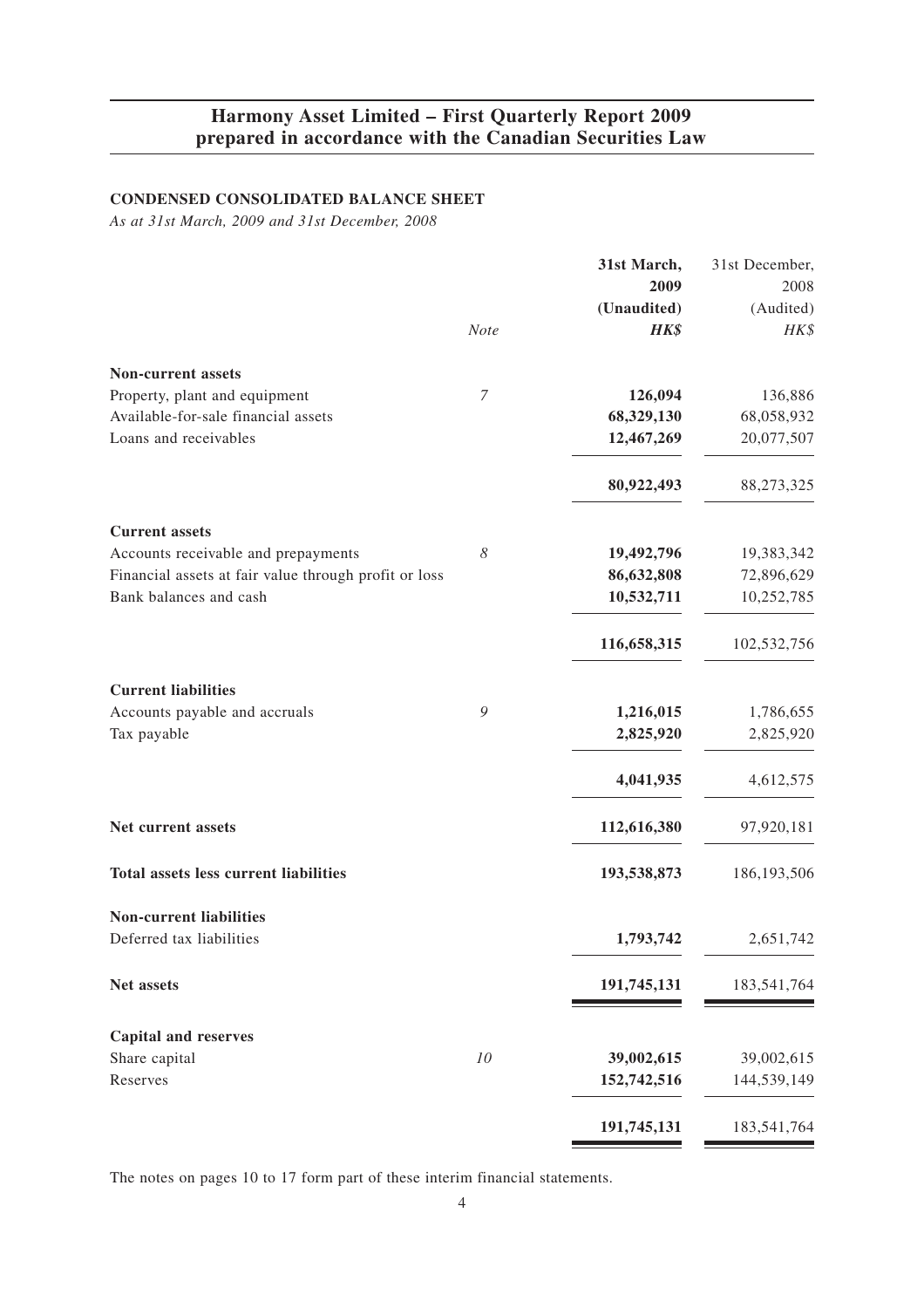## **CONDENSED CONSOLIDATED INCOME STATEMENT**

*For the three months ended 31st March, 2009*

|                                               |                | Three months      |             |
|-----------------------------------------------|----------------|-------------------|-------------|
|                                               |                | ended 31st March, |             |
|                                               |                | 2009              | 2008        |
|                                               |                | (Unaudited)       | (Unaudited) |
|                                               | <b>Note</b>    | HK\$              | HK\$        |
| Turnover                                      | 2              | 3,246,795         | 1,737,970   |
| Other revenue                                 | $\mathfrak{2}$ | 67,119            | 230,434     |
| Other gains                                   | $\overline{2}$ | 5,622,184         | 11,039,448  |
|                                               |                | 8,936,098         | 13,007,852  |
| Employee benefits expenses                    |                | (557, 995)        | (610, 502)  |
| Depreciation of property, plant and equipment |                | (10, 792)         | (6,250)     |
| Other operating expenses                      |                | (1,799,287)       | (2,863,582) |
| Operating profit                              | $\mathfrak{Z}$ | 6,568,024         | 9,527,518   |
| Finance costs                                 | $\overline{4}$ |                   | (81)        |
| Profit before income tax                      |                | 6,568,024         | 9,527,437   |
| Income tax credit (expenses)                  | 5              | 858,000           | (874, 554)  |
| Profit for the period attributable            |                |                   |             |
| to equity holders of the Company              |                | 7,426,024         | 8,652,883   |
| Dividend                                      |                |                   |             |
|                                               |                | 7,426,024         | 8,652,883   |
|                                               |                |                   |             |
| Earnings per share<br><b>Basic</b>            | 6              | 19.04 cents       | 22.19 cents |
| Diluted                                       |                | 19.00 cents       | 22.09 cents |
|                                               |                |                   |             |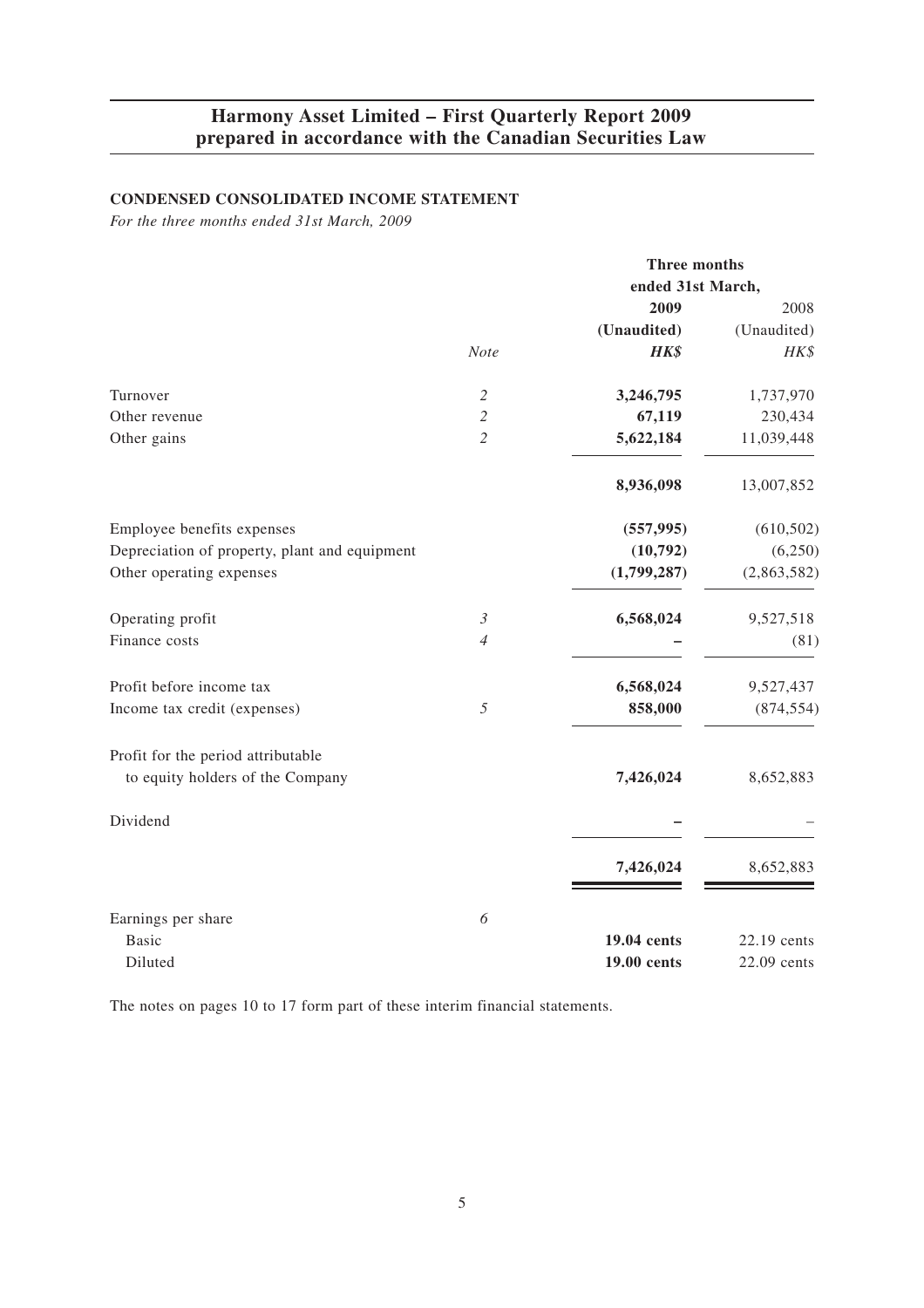## **CONDENSED CONSOLIDATED STATEMENT OF COMPREHENSIVE INCOME**

*For the three months ended 31st March, 2009 and 2008*

|                                                           | Three months ended<br>31st March, |             |
|-----------------------------------------------------------|-----------------------------------|-------------|
|                                                           |                                   |             |
|                                                           | 2009                              | 2008        |
|                                                           | (Unaudited)                       | (Unaudited) |
|                                                           | <b>HK\$</b>                       | HK\$        |
| <b>Profit for the period</b>                              | 7,426,024                         | 8,652,883   |
| Other comprehensive income                                |                                   |             |
| Fair value changes on available-for-sale financial assets |                                   |             |
| recognized in equity                                      | 777,343                           |             |
| Total comprehensive income attributable to equity holders |                                   |             |
| of the Company                                            | 8,203,367                         | 8,652,883   |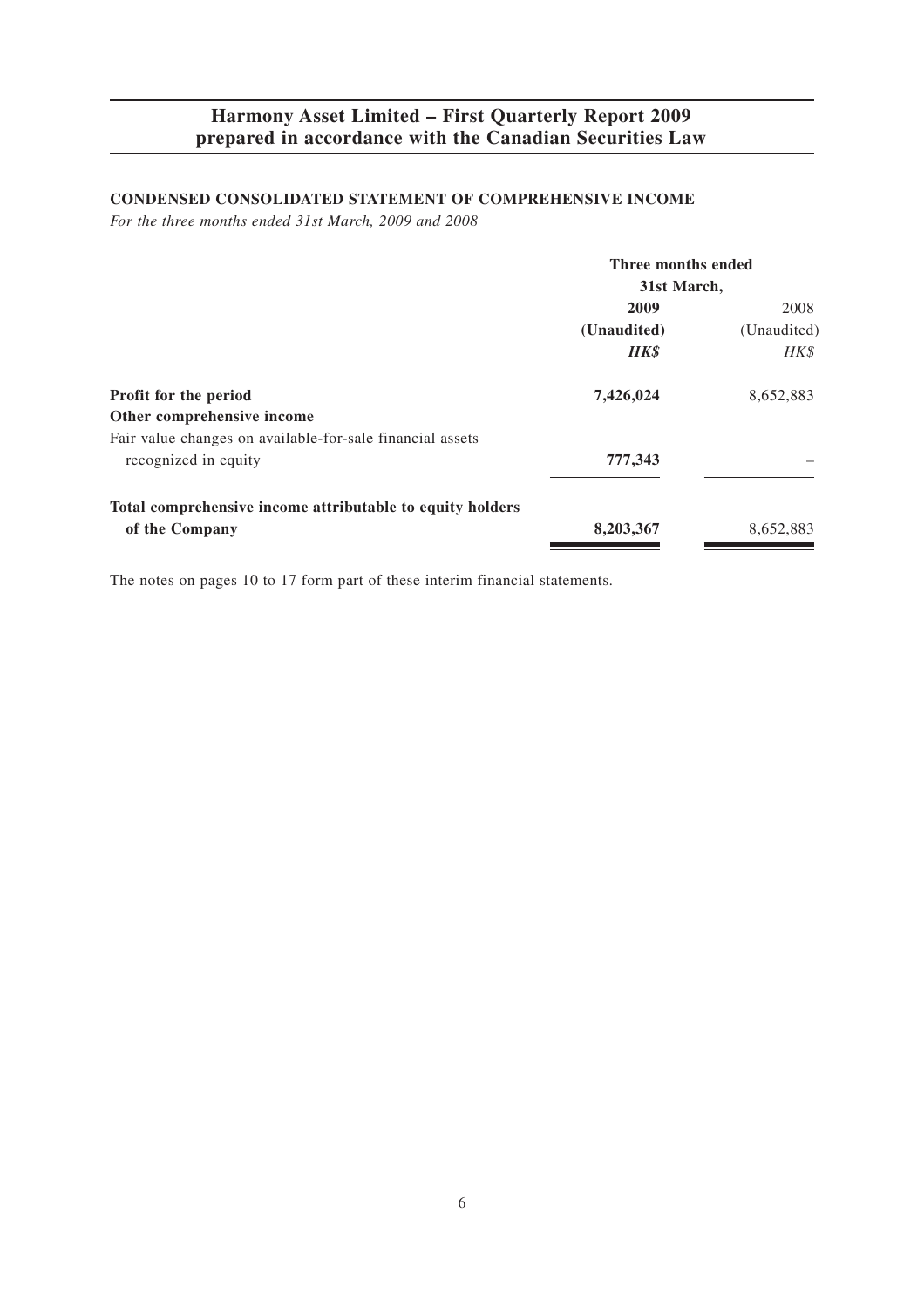## **CONDENSED CONSOLIDATED STATEMENT OF CHANGES IN EQUITY**

*For the three months ended 31st March, 2009 and 2008*

|                                                                                                                                         |                                 |                                 |                                  | <b>Unaudited</b>                          |                  |                                                                         |                      |
|-----------------------------------------------------------------------------------------------------------------------------------------|---------------------------------|---------------------------------|----------------------------------|-------------------------------------------|------------------|-------------------------------------------------------------------------|----------------------|
|                                                                                                                                         | <b>Share</b><br>capital<br>HK\$ | <b>Share</b><br>premium<br>HK\$ | Fair<br>value<br>reserve<br>HK\$ | <b>Share</b><br>option<br>reserve<br>HK\$ | dividend<br>HK\$ | <b>Retained</b><br>profits/<br>Proposed (accumulated<br>losses)<br>HK\$ | <b>Total</b><br>HK\$ |
| At 1st January, 2009                                                                                                                    | 39,002,615                      | 170,354,945                     | 5,641,393                        | 1,350,000                                 |                  | (32,807,189)                                                            | 183,541,764          |
| Profit for the period<br>Fair value changes on available-for-sale<br>financial assets recognised in equity                              |                                 |                                 | 777,343                          |                                           |                  | 7,426,024                                                               | 7,426,024<br>777,343 |
| Total recognised income<br>for the period                                                                                               |                                 |                                 | 777,343                          |                                           |                  | 7,426,024                                                               | 8,203,367            |
| Share option scheme<br>- value of employee services<br>- placing agent services<br>Transfer of reserve upon exercise                    |                                 |                                 |                                  |                                           |                  |                                                                         |                      |
| of share options<br>Issue of shares<br>Share issue expenses<br>Proposed dividend transferred to<br>current liabilities upon approval of |                                 |                                 |                                  |                                           |                  |                                                                         |                      |
| shareholders at annual general meeting                                                                                                  |                                 |                                 |                                  |                                           |                  |                                                                         |                      |
| Balance at 31st March, 2009                                                                                                             | 39,002,615                      | 170,354,945                     | 6,418,736                        | 1,350,000                                 |                  | (25,381,165)                                                            | 191,745,131          |
| At 1st January, 2008                                                                                                                    | 39,002,615                      | 170,354,945                     | 15,268,766                       | 1,007,000                                 | 6,630,444        | 55,783,325                                                              | 288,047,095          |
| Profit for the period<br>Fair value changes on available-for-sale<br>financial assets recognised in equity                              |                                 |                                 |                                  |                                           |                  | 8,652,883                                                               | 8,652,883            |
| Total recognised income<br>for the period                                                                                               |                                 |                                 |                                  |                                           |                  | 8,652,883                                                               | 8,652,883            |
| Share option scheme<br>- value of employee services<br>Proposed dividend transferred to<br>current liabilities upon approval of         |                                 |                                 |                                  |                                           |                  |                                                                         |                      |
| shareholders at annual general meeting                                                                                                  |                                 |                                 |                                  |                                           |                  |                                                                         |                      |
| Balance at 31st March, 2008                                                                                                             | 39,002,615                      | 170,354,945                     | 15,268,766                       | 1,007,000                                 | 6,630,444        | 64,436,208                                                              | 296,699,978          |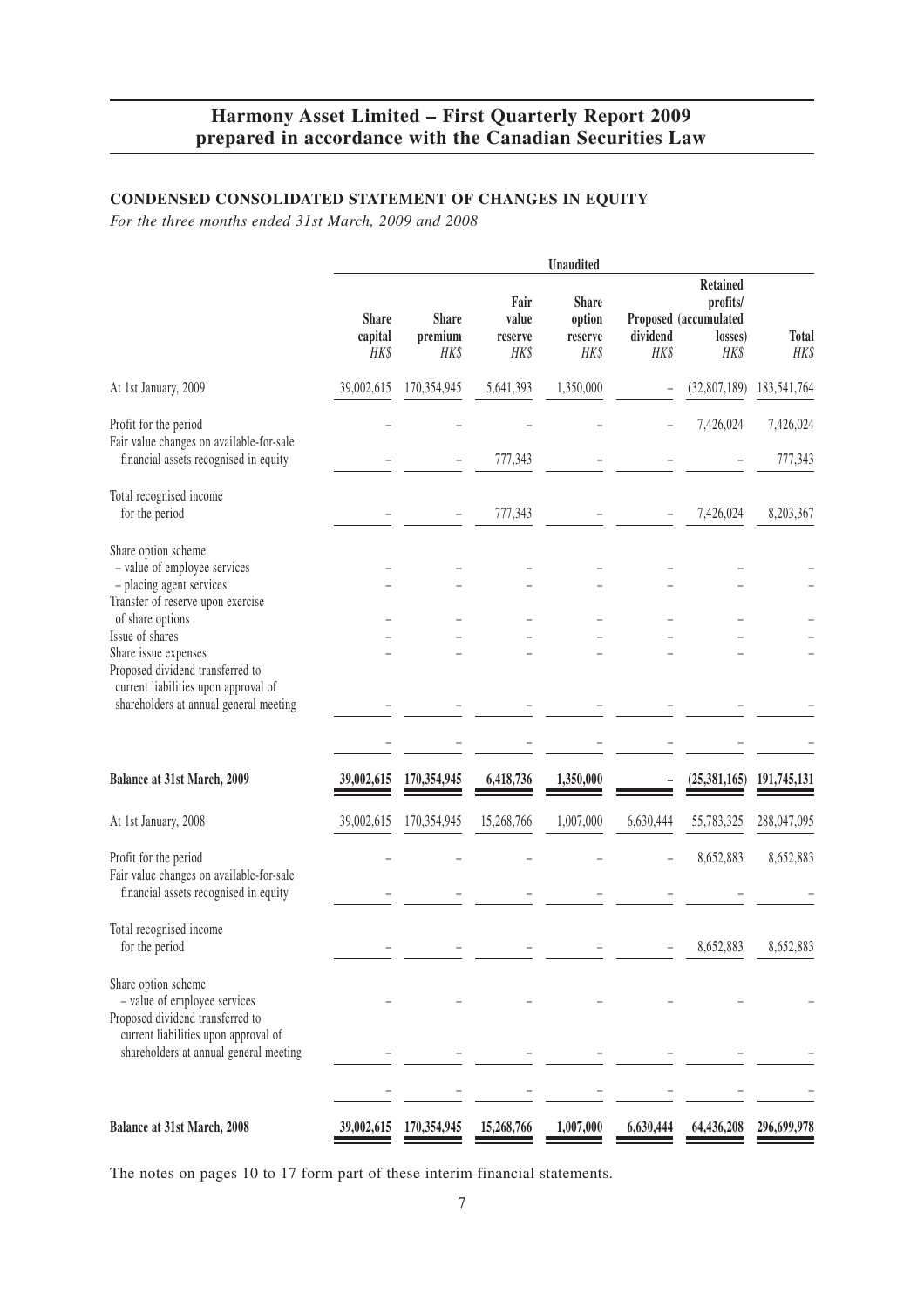## **CONDENSED CONSOLIDATED STATEMENT OF CASH FLOW**

*For the three months ended 31st March, 2009*

|                                                        | Three months      |               |
|--------------------------------------------------------|-------------------|---------------|
|                                                        | ended 31st March, |               |
|                                                        | 2009              | 2008          |
|                                                        | (Unaudited)       | (Unaudited)   |
|                                                        | <b>HK\$</b>       | HK\$          |
| <b>Operating activities</b>                            |                   |               |
| Profit before taxation                                 | 6,568,024         | 9,527,437     |
| Interest income                                        | (246,795)         | (1,437,970)   |
| Financial costs                                        |                   | 81            |
| Dividend income from available-for-sale                |                   |               |
| financial assets                                       | (3,000,000)       | (300,000)     |
| Depreciation of property, plant and equipment          | 10,792            | 6,250         |
| Fair value changes on financial assets                 |                   |               |
| at fair value through profit or loss                   | (13,736,179)      | (5,300,329)   |
| Impairment loss on available-for-sale financial assets |                   |               |
| - deposits on investment written off                   | 507,145           |               |
| Impairment loss on loans and receivable                | 7,610,238         |               |
| (Loss) profit before working capital changes           | (2, 286, 775)     | 2,495,469     |
| Decrease in financial assets                           |                   |               |
| at fair value through profit or loss                   |                   | 16,430,401    |
| Decrease (increase) in accounts receivable             |                   |               |
| and prepayments                                        | 67,505            | (4, 562, 483) |
| Decrease in accounts payable and accruals              | (570, 640)        | (252, 509)    |
| Cash (used in) generated from operations               | (2,789,910)       | 14,110,878    |
| Interest paid                                          |                   | (81)          |
| Hong Kong tax paid                                     |                   | (166, 817)    |
| Net cash (used in) from operating activities           | (2,789,910)       | 13,943,980    |
| Interest received                                      | 69,836            | 771,574       |
| Dividend income from available-for-sale                |                   |               |
| financial assets                                       | 3,000,000         | 300,000       |
| Advances to investee companies                         |                   | (1,100,000)   |
| Repayment from investee companies                      |                   | 253,900       |
| Purchase of property, plant and equipment              |                   | (967)         |
| Purchase of available-for-sale financial assets        |                   |               |
| Net cash from investing activities                     | 3,069,836         | 224,507       |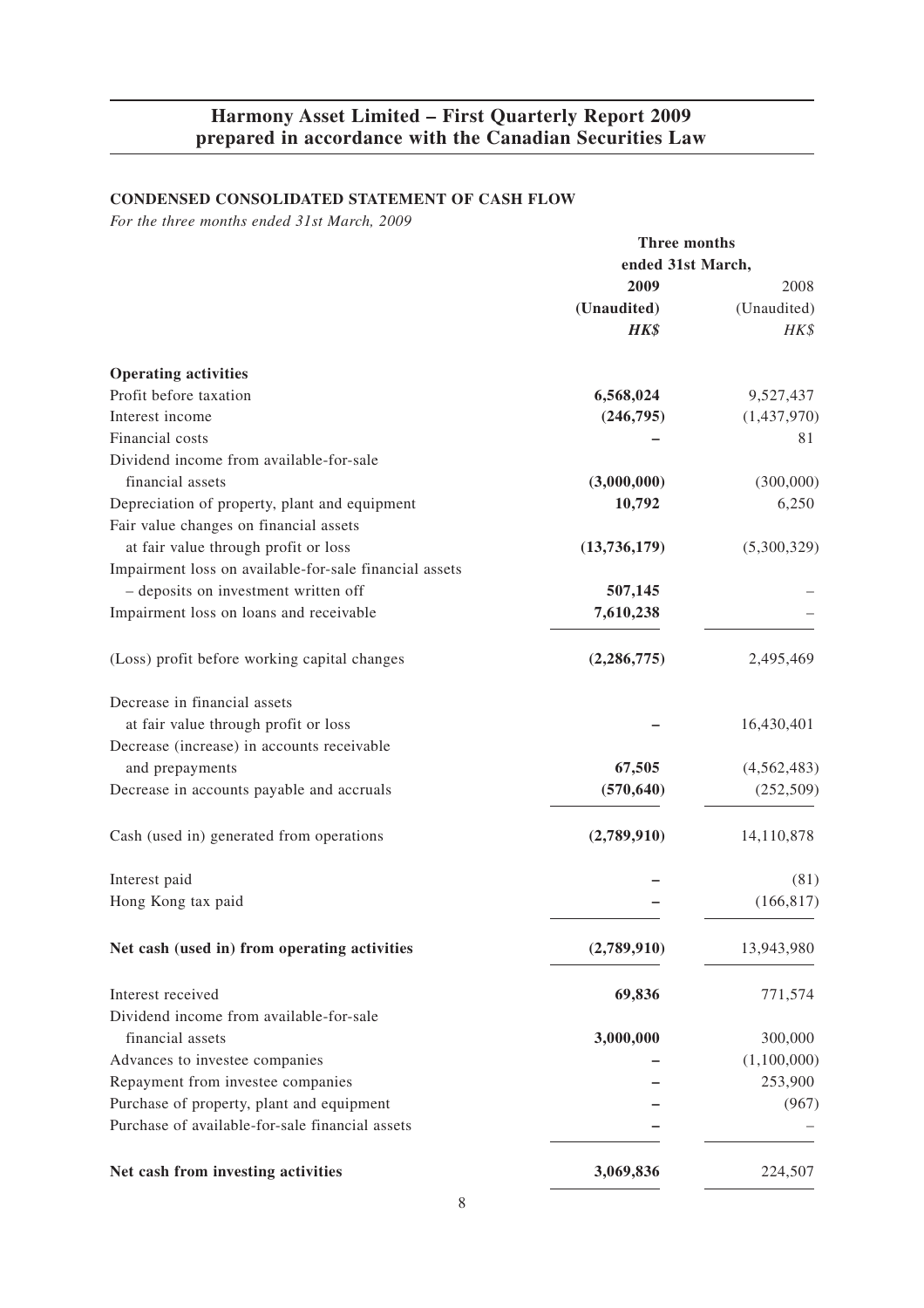## **CONDENSED CONSOLIDATED STATEMENT OF CASH FLOW** *(CONTINUED)*

*For the three months ended 31st March, 2009*

|                                                        | Three months      |             |
|--------------------------------------------------------|-------------------|-------------|
|                                                        | ended 31st March, |             |
|                                                        | 2009              | 2008        |
|                                                        | (Unaudited)       | (Unaudited) |
|                                                        | <b>HK\$</b>       | HK\$        |
| <b>Financing activities</b>                            |                   |             |
| Dividend paid                                          |                   |             |
| Net cash from financing activities                     |                   |             |
| Net increase in cash and cash equivalents              | 279,926           | 14,168,487  |
| Cash and cash equivalents at 1st January               | 10,252,785        | 21,698,184  |
| Cash and cash equivalents at 31st March                | 10,532,711        | 35,866,671  |
| Analysis of the balances of cash and cash equivalents: |                   |             |
| Bank balances and cash                                 | 10,532,711        | 35,866,671  |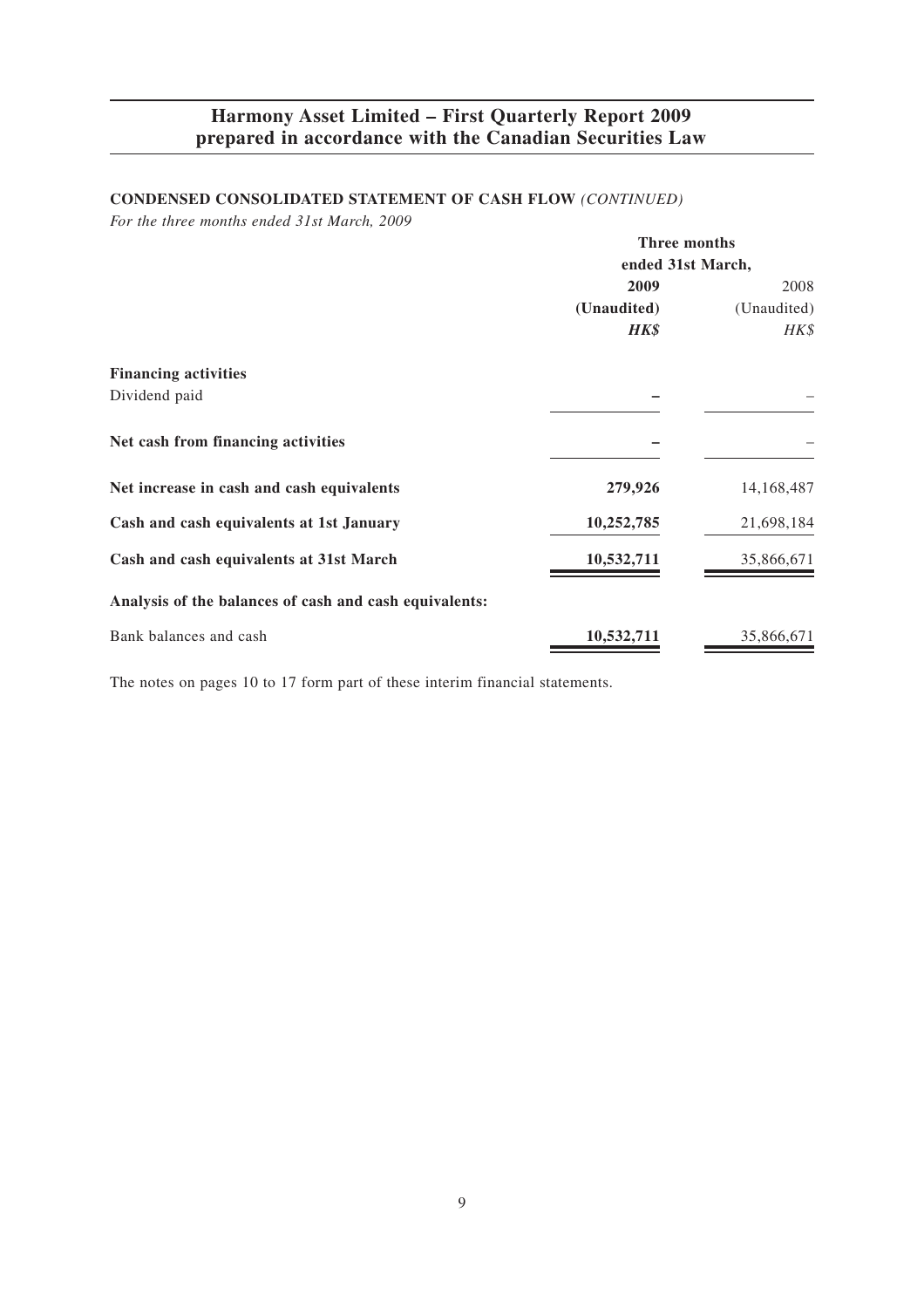#### **NOTES TO THE UNAUDITED FINANCIAL STATEMENTS**

#### **1. Basis of preparation**

The unaudited condensed consolidated interim financial statements ("interim financial statements") are prepared in accordance with International Accounting Standard 34 "Interim Financial Reporting" issued by the International Accounting Standards Board.

The interim financial statements should be read in conjunction with the annual financial statements for the year ended 31st December, 2008. The accounting policies and basis of preparation used in the preparation of these interim financial statements are consistent with those used in the annual financial statements for the year ended 31st December, 2008.

#### **2. Turnover, other revenue and gains**

The Group principally invests in securities listed on The Stock Exchange of Hong Kong Limited (the "Stock Exchange") and unlisted securities, including equity securities, convertible notes, issued by corporate entities. Total revenue and other gains recognised during the period are as follows:

|                                                                                                                                           | <b>Three months</b>         |                             |
|-------------------------------------------------------------------------------------------------------------------------------------------|-----------------------------|-----------------------------|
|                                                                                                                                           | ended 31st March,           |                             |
|                                                                                                                                           | 2009<br>(Unaudited)<br>HK\$ | 2008<br>(Unaudited)<br>HK\$ |
| Turnover:<br>Interest income from<br>- bank deposits<br>- loans receivable                                                                | 6,795<br>240,000            | 171,574<br>1,266,396        |
| Dividend income from<br>$-$ listed investments<br>- unlisted investments                                                                  | 3,000,000                   | 300,000                     |
|                                                                                                                                           | 3,246,795                   | 1,737,970                   |
| Other revenue:<br>Sundry income                                                                                                           | 67,119                      | 230,434                     |
|                                                                                                                                           | 67,119                      | 230,434                     |
| Other gains and (losses):<br>Exchange gain                                                                                                | 3,387                       |                             |
| Fair value changes on financial assets<br>at fair value through profit or loss<br>Net realised gain on disposal of financial assets       | 13,736,179                  | 5,300,329                   |
| at fair value through profit or loss<br>Impairment loss on loans and receivable<br>Impairment loss on available-for-sale financial assets | (7,610,238)                 | 5,739,119                   |
| - deposits on investment written off                                                                                                      | (507, 144)                  |                             |
|                                                                                                                                           | 5,622,184                   | 11,039,448                  |
|                                                                                                                                           | 8,936,098                   | 13,007,852                  |

No analysis of the Group's turnover and contribution to operating profit for the period set out by principal activities and geographical markets is provided as the Group has only one single business segment, which is investment holding, and less than 10% of the consolidated turnover, results and assets of the Group are attributable to markets outside Hong Kong.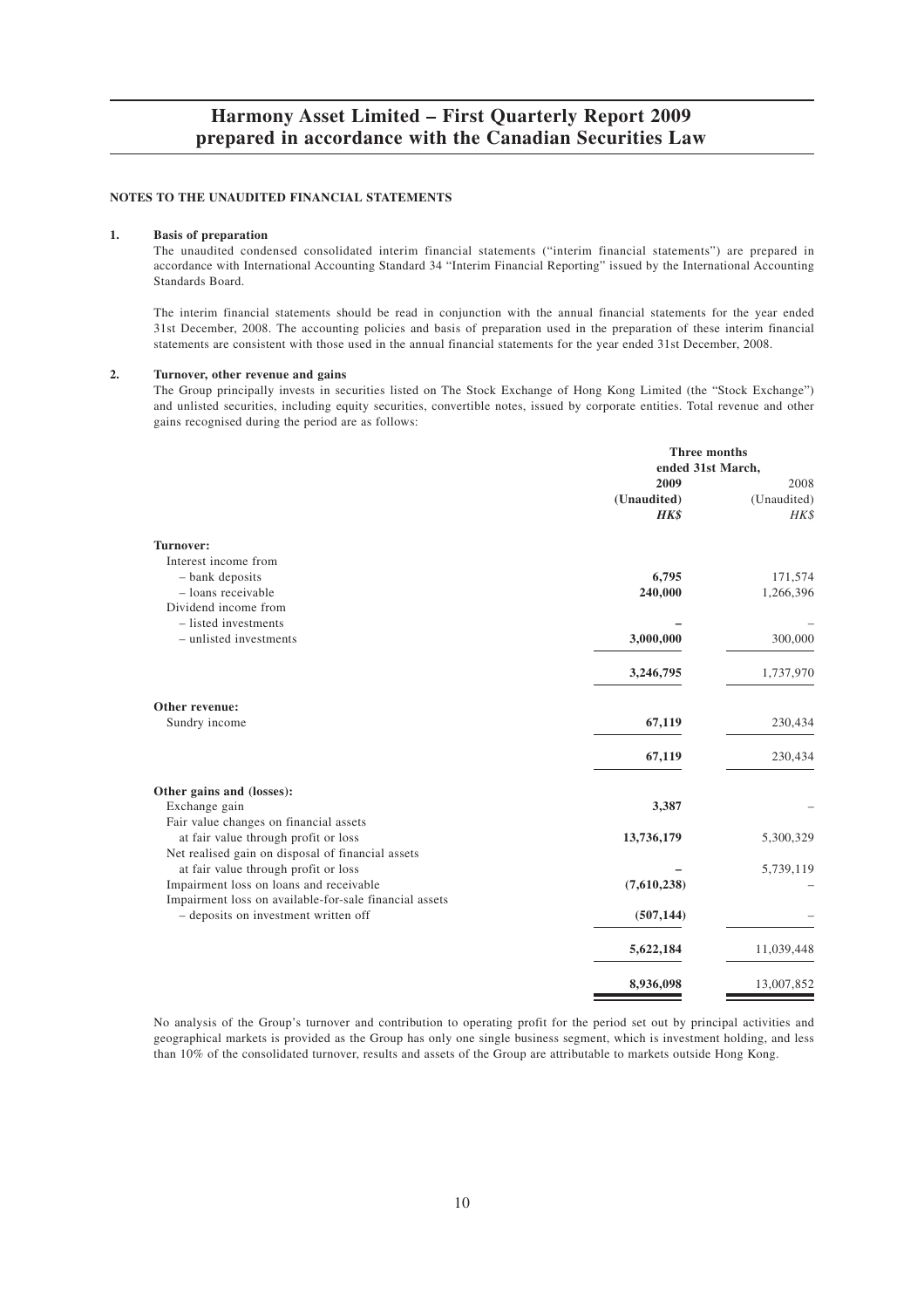#### **NOTES TO THE UNAUDITED FINANCIAL STATEMENTS** *(CONTINUED)*

## **3. Operating profit**

Operating profit has been arrived at after charging the following:

|                                                               | Three months<br>ended 31st March, |             |
|---------------------------------------------------------------|-----------------------------------|-------------|
|                                                               | 2009                              | 2008        |
|                                                               | (Unaudited)                       | (Unaudited) |
|                                                               | HK\$                              | HK\$        |
| Management fees                                               | 849,428                           | 1,082,570   |
| Pension costs – contributions to<br>defined contribution plan | 25,856                            | 42,954      |
| Operating lease in respect of land and buildings              | 527,340                           | 710,651     |

#### **4. Finance costs**

Amount represents interest on bank overdraft and interest on interest-bearing borrowings.

#### **5. Income tax credit (expenses)**

Hong Kong profits tax is calculated at 16.5% (2008: 16.5%) of the estimated assessable profits for the period.

|                                  | Three months      |             |
|----------------------------------|-------------------|-------------|
|                                  | ended 31st March, |             |
|                                  | 2009              | 2008        |
|                                  | (Unaudited)       | (Unaudited) |
|                                  | HK\$              | HK\$        |
| Current tax                      |                   |             |
| Hong Kong profits tax            |                   |             |
| Provision for the current period |                   | 874,554     |
| Deferred taxation                | (858,000)         |             |
|                                  | (858,000)         | 874,554     |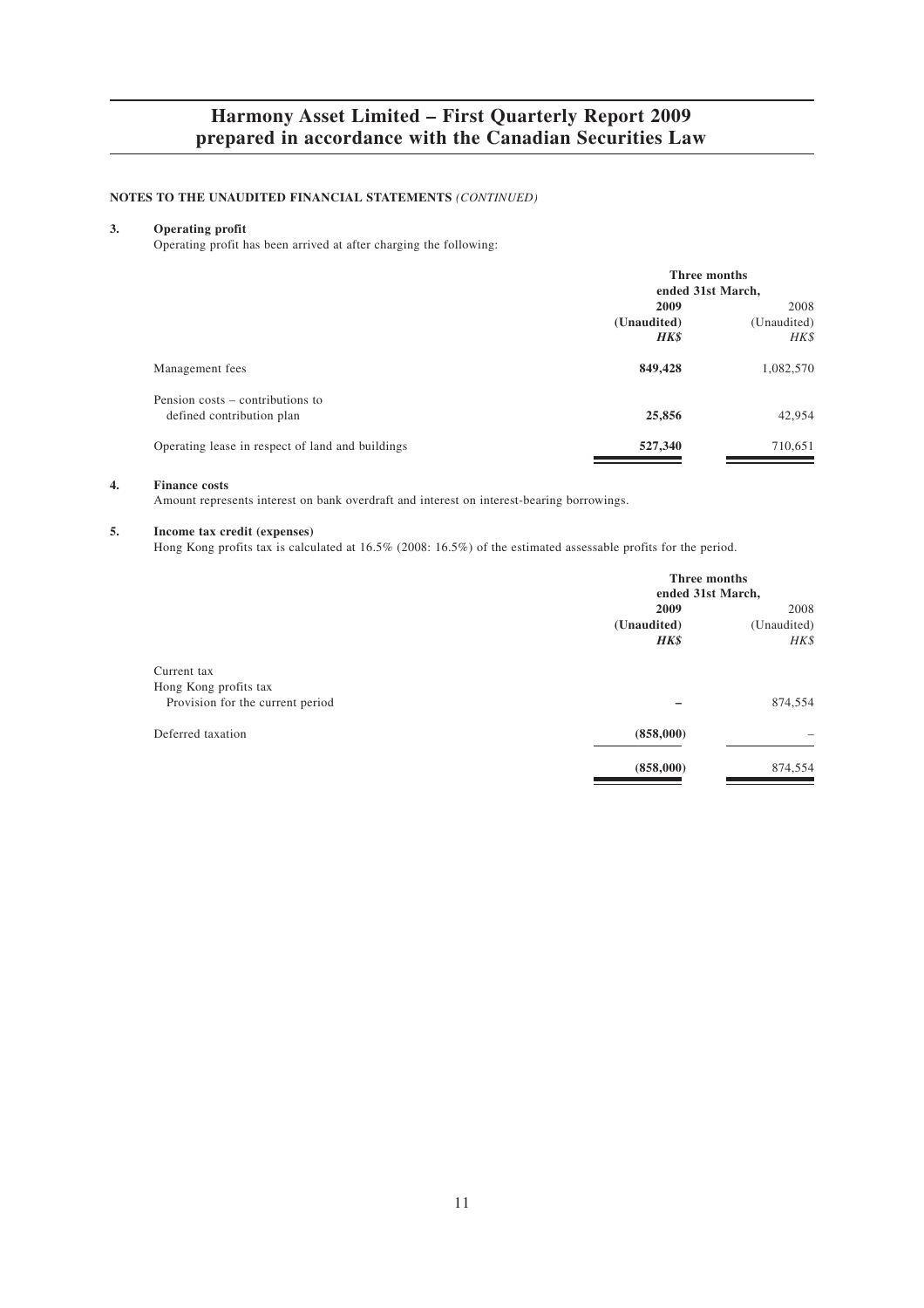#### **NOTES TO THE UNAUDITED FINANCIAL STATEMENTS** *(CONTINUED)*

### **6. Earnings per share**

The calculation of basic and diluted earnings per share is as follows:

|                                                       | Three months<br>ended 31st March, |             |
|-------------------------------------------------------|-----------------------------------|-------------|
|                                                       | 2009                              | 2008        |
|                                                       | (Unaudited)                       | (Unaudited) |
|                                                       | HK\$                              | HK\$        |
| Profit attributable to shareholders of the Company    | 7,426,024                         | 8,652,883   |
|                                                       | <b>Number</b>                     | Number      |
|                                                       | of shares                         | of shares   |
| Weighted average number of ordinary shares for        |                                   |             |
| the purpose of basic earnings per share calculation   | 39,002,614                        | 39,002,614  |
| Potential dilutive shares – share options             | 84,951                            | 167,530     |
| Weighted average number of ordinary shares for        |                                   |             |
| the purpose of diluted earnings per share calculation | 39,087,565                        | 39,170,144  |
|                                                       | <b>HK</b> cents                   | HK cents    |
| Basic earnings per share                              | 19.04                             | 22.19       |
| Diluted earnings per share                            | 19.00                             | 22.09       |

Basic earnings per share is calculated by dividing the profit attributable to shareholders by the weighted average number of the ordinary shares in issue during the period.

Diluted earnings per share is calculated based on the profit attributable to shareholders, and the weighted average number of ordinary shares in issue during the period after adjusting for the number of diluted potential ordinary shares granted under the Company's share option scheme.

### **7. Property, plant and equipment**

|                                                                                      | As at<br>31st March,<br>2009<br>(Unaudited)<br>HK\$ | As at<br>31st December,<br>2008<br>(Audited)<br>HK\$ |
|--------------------------------------------------------------------------------------|-----------------------------------------------------|------------------------------------------------------|
| Furniture and fixture<br>Motor vehicle<br>Office equipment<br>Leasehold improvements | 423,022<br>528,200<br>453,996<br>917,606            | 423,022<br>528,200<br>453,996<br>917,606             |
|                                                                                      | 2,322,824                                           | 2,322,824                                            |
| Accumulated depreciation                                                             | 2,196,730                                           | 2,185,938                                            |
| Carrying amount                                                                      | 126,094                                             | 136,886                                              |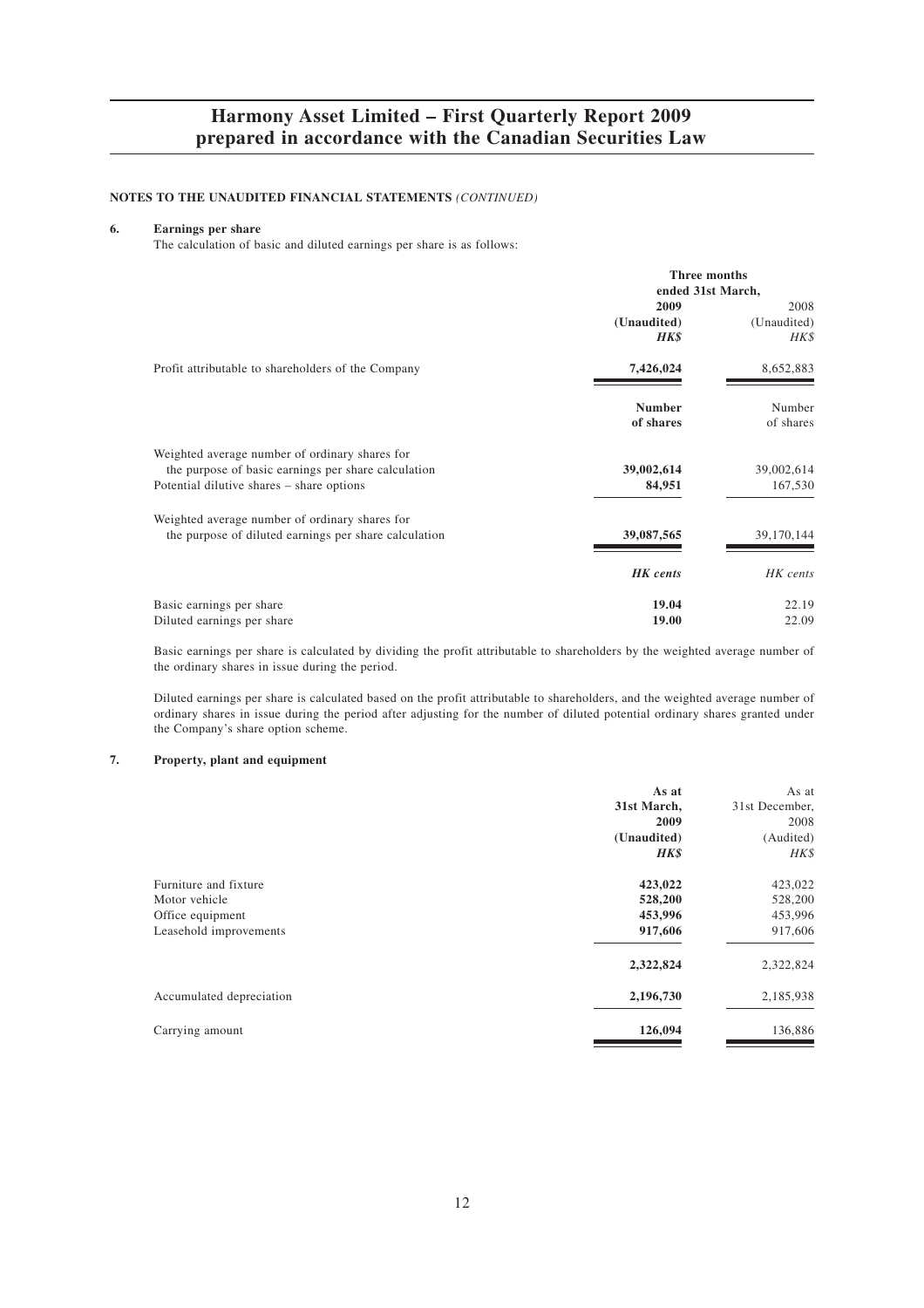### **NOTES TO THE UNAUDITED FINANCIAL STATEMENTS** *(CONTINUED)*

## **8. Accounts receivable and prepayments**

| As at                                 | As at          |
|---------------------------------------|----------------|
| 31st March,                           | 31st December, |
| 2009                                  | 2008           |
| (Unaudited)                           | (Audited)      |
| <b>HK\$</b>                           | HK\$           |
| Accounts receivable<br>5,083,664      | 5,184,826      |
| 8,000,000<br>Loan receivable, secured | 8,000,000      |
| 5,605,974<br>Interests receivable     | 5,429,015      |
| 8,878<br>Other receivables            | 9,448          |
| 18,698,516                            | 18,623,289     |
| 606,883<br>Deposits                   | 606,883        |
| 187,397<br>Prepayments                | 153,170        |
| 19,492,796                            | 19,383,342     |

The loan receivable is interest-bearing.

The ageing analysis of the receivables is as follows:

|                                   | As at       | As at          |
|-----------------------------------|-------------|----------------|
|                                   | 31st March, | 31st December, |
|                                   | 2009        | 2008           |
|                                   | (Unaudited) | (Audited)      |
|                                   | HK\$        | HK\$           |
| Current                           | 16,646,993  | 16,710,603     |
| Balances overdue between:         |             |                |
| $1 - 180$ days                    | 482,165     | 411,393        |
| $180 - 365$ days                  | 488,963     | 384,208        |
| Over 1 year but less than 2 years | 883,113     | 919,803        |
| Over 2 years                      | 197,282     | 197,282        |
|                                   | 2,051,523   | 1,912,686      |
|                                   | 18,698,516  | 18,623,289     |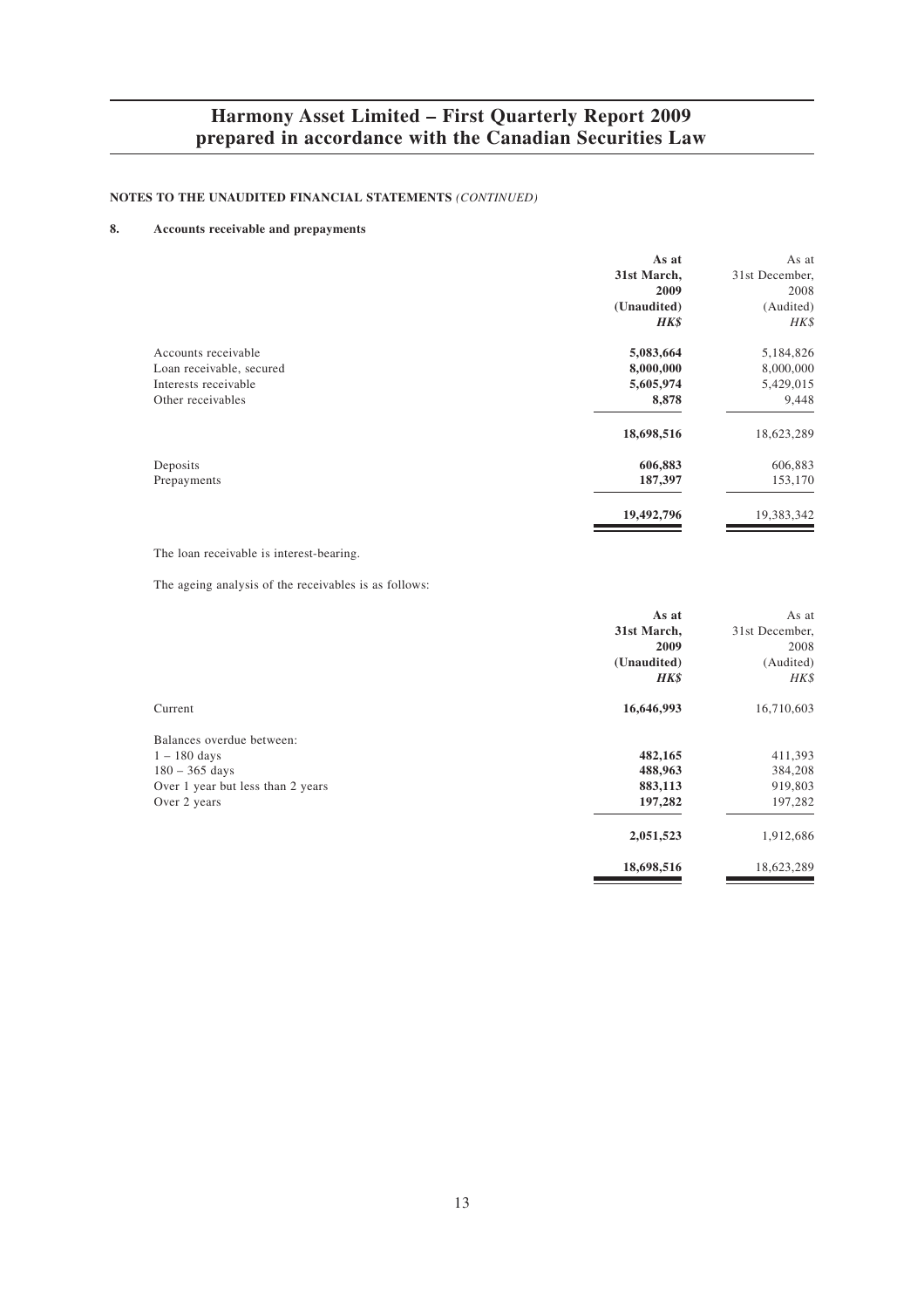### **NOTES TO THE UNAUDITED FINANCIAL STATEMENTS** *(CONTINUED)*

## **9. Accounts payable**

|                                                            | As at       | As at          |
|------------------------------------------------------------|-------------|----------------|
|                                                            | 31st March, | 31st December, |
|                                                            | 2009        | 2008           |
|                                                            | (Unaudited) | (Audited)      |
|                                                            | HK\$        | HK\$           |
| Accounts payable                                           |             |                |
| Accruals                                                   | 1,141,485   | 1,712,125      |
| Unclaimed dividend payable                                 | 74,530      | 74,530         |
|                                                            | 1,216,015   | 1,786,655      |
| The ageing analysis of the accounts payable is as follows: |             |                |
|                                                            | As at       | As at          |
|                                                            | 31st March, | 31st December, |
|                                                            | 2009        | 2008           |
|                                                            | (Unaudited) | (Audited)      |
|                                                            | HK\$        | HK\$           |

**1,216,015** 1,786,655

Current **1,141,485** 1,712,125 Over 1 year **74,530** 74,530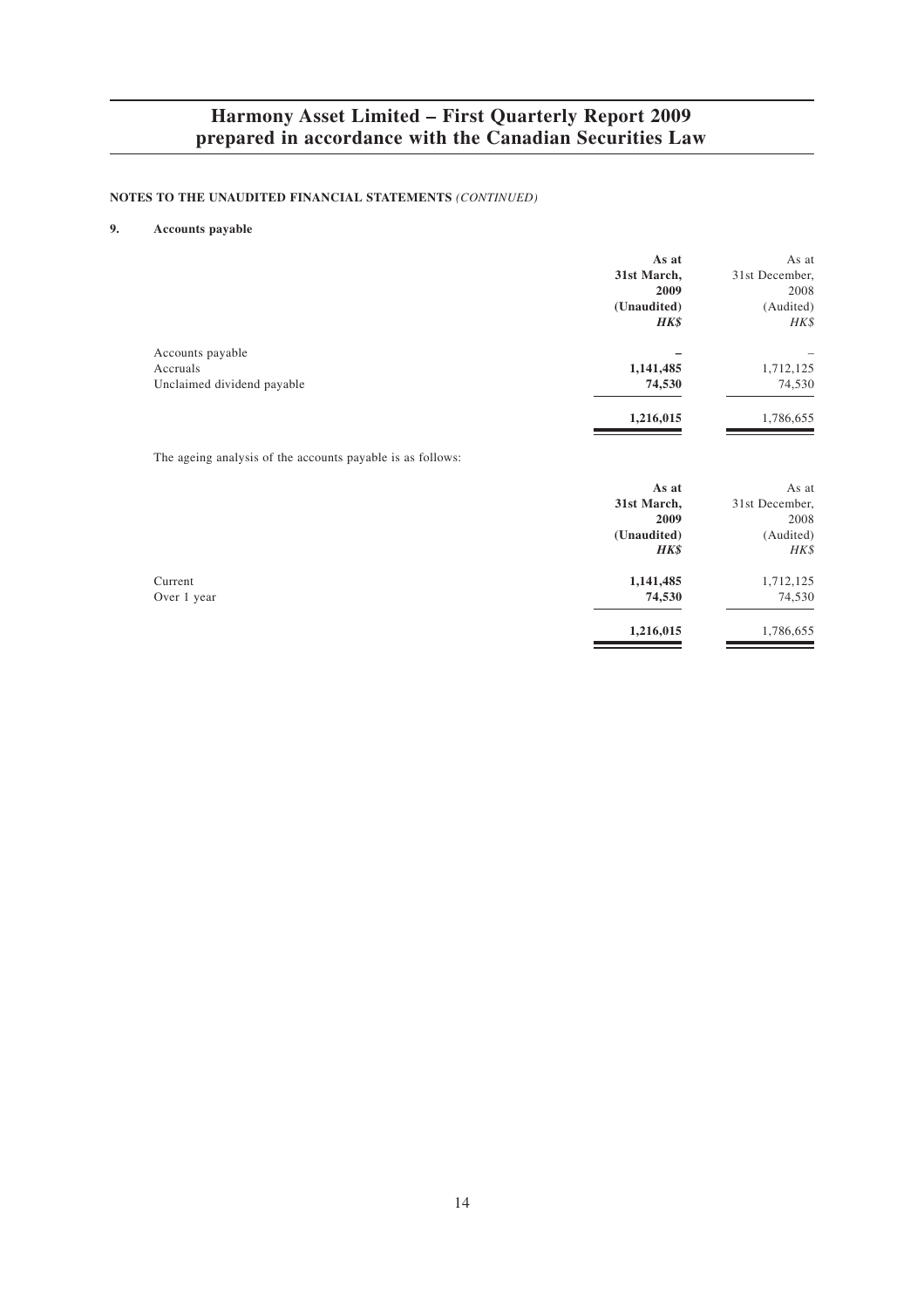#### **NOTES TO THE UNAUDITED FINANCIAL STATEMENTS** *(CONTINUED)*

#### **10. Share capital**

|                                                                                                                                        | <b>Number</b><br>of shares | Amount<br>HK\$ |
|----------------------------------------------------------------------------------------------------------------------------------------|----------------------------|----------------|
| Authorised:<br>Ordinary shares of HK\$1 each at 31st December, 2008 (audited)<br>and 31st March, 2009 (unaudited)                      | 100,000,000                | 100,000,000    |
|                                                                                                                                        | <b>Number</b><br>of shares | Amount<br>HK\$ |
| <b>Issued and fully paid:</b><br>Ordinary shares of HK\$1 each at 31st December, 2008 (audited)<br>and at 31st March, 2009 (unaudited) | 39,002,614                 | 39,002,615     |

The amount of the ordinary shares amounting to HK\$39,002,615 is HK\$1 more than the amount calculated based on the 39,002,614 ordinary shares of HK\$1 each in issue as the factional shares arising from the Company's shares consolidation on 14th December, 2006 had not been issued to its then shareholders.

#### **11. Share Option Scheme**

The Company has adopted the Share Option Scheme at its extraordinary general meeting held on 28th June, 2005. All directors (including executive directors, non-executive directors and independent non-executive directors) and employees of the Company and its subsidiaries and consultants, advisors, agents, customers, service providers, contractors, business partners of any member of the Group or any member of it has a shareholding interest, in the sole discretion of the Board, has contributed to the Group or any member of it are eligible to participate in the Share Option Scheme.

Each option gives the holder the right to subscribe for one ordinary share in the Company. Upon acceptance of the options, the grantee shall pay HK\$1 to the Company by way of consideration for the grant.

An option may be exercised at any time during a period as the Board may determine which shall not be more than ten years from the date of grant of the option subject to the provisions of early termination thereof. Unless otherwise determined by the Board at its sole discretion, the Share Option Scheme does not require a minimum period for which an option must be held nor a performance target which must be achieved before an option can be exercised.

The Share Option Scheme will remain in force for a period of ten years from 28th June, 2005.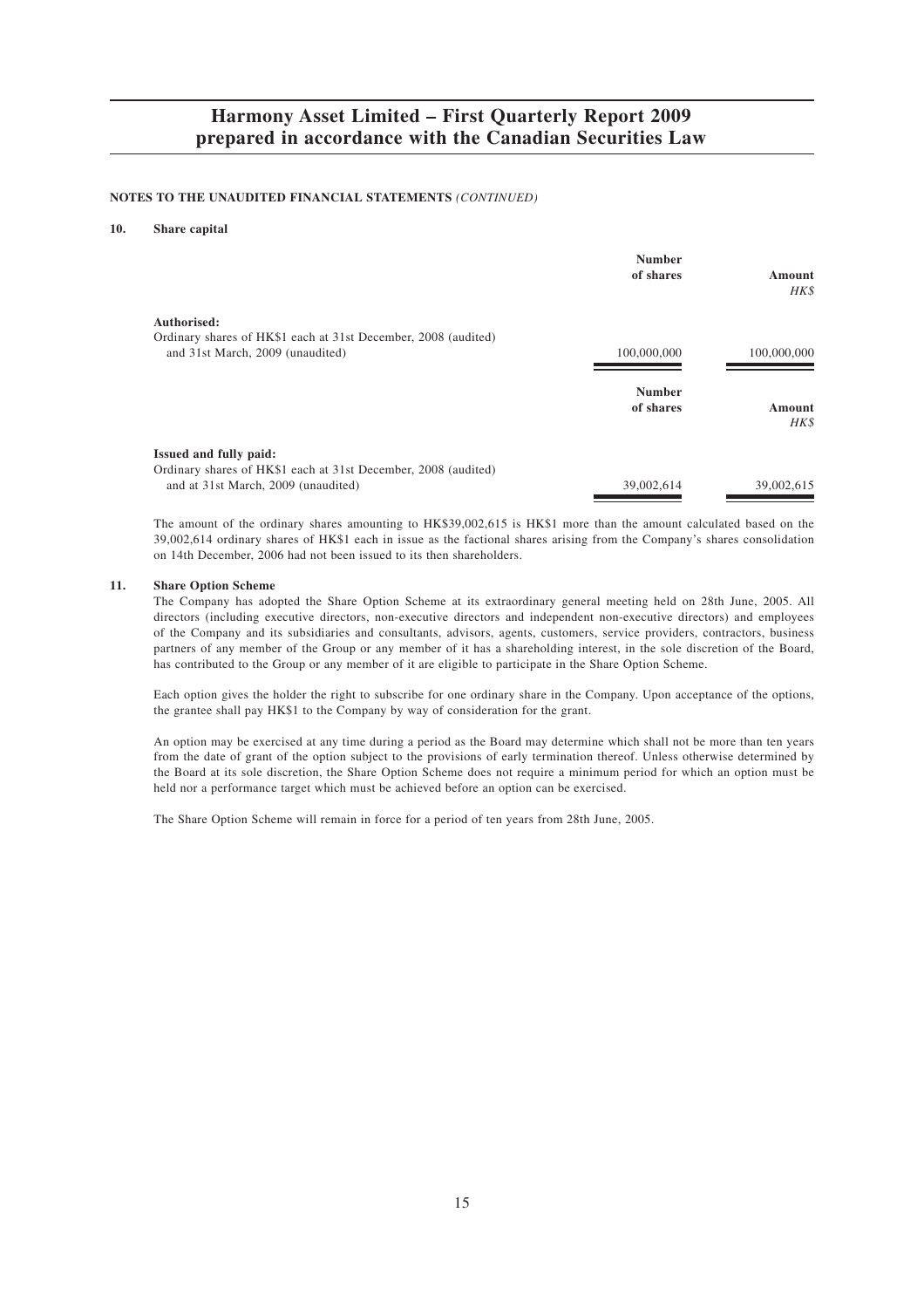#### **NOTES TO THE UNAUDITED FINANCIAL STATEMENTS** *(CONTINUED)*

#### **11. Share Option Scheme** *(Continued)*

The terms and conditions of the unexpired and unexercised share options at 31st March, 2009 are as follows:

|                                        | Number of options |                            |                            |                                     |                                   |                                  |
|----------------------------------------|-------------------|----------------------------|----------------------------|-------------------------------------|-----------------------------------|----------------------------------|
|                                        |                   |                            | Outstanding                |                                     | Outstanding                       |                                  |
|                                        | Date of<br>grant  | <b>Exercise</b><br>period  | as at 1st<br>January, 2009 | <b>Granted during</b><br>the period | as at 31st<br><b>March</b> , 2009 | <b>Exercise</b><br>price<br>HK\$ |
| <b>Directors</b><br>Lee Fong Lit David | 30/4/2007         | $30/4/2007 -$              | 28,000                     |                                     | 28,000                            | 4.29                             |
|                                        |                   | 29/4/2010                  |                            |                                     |                                   |                                  |
| Chow Pok Yu Augustine                  | 30/4/2007         | $30/4/2007 -$<br>29/4/2010 | 28,000                     |                                     | 28,000                            | 4.29                             |
| Lam Andy Siu Wing, JP                  | 30/4/2007         | $30/4/2007 -$<br>29/4/2010 | 292,000                    |                                     | 292,000                           | 4.29                             |
| Chan Shuen Chuen Joseph                | 30/4/2007         | $30/4/2007 -$<br>29/4/2010 | 28,000                     |                                     | 28,000                            | 4.29                             |
| Tong Kim Weng Kelly                    | 30/4/2007         | $30/4/2007 -$<br>29/4/2010 | 28,000                     |                                     | 28,000                            | 4.29                             |
| Ho Man Kai Anthony                     | 30/4/2007         | $30/4/2007 -$<br>29/4/2010 | 28,000                     |                                     | 28,000                            | 4.29                             |
| Wong Yun Kuen                          | 30/4/2007         | $30/4/2007 -$<br>29/4/2010 | 28,000                     | $\overline{\phantom{0}}$            | 28,000                            | 4.29                             |
| Sub-total                              |                   |                            | 460,000                    | $\overline{a}$                      | 460,000                           |                                  |
| Other employees<br>in aggregate        | 30/4/2007         | $30/4/2007 -$<br>29/4/2010 | 584,000                    | $\overline{\phantom{0}}$            | 584,000                           | 4.29                             |
|                                        | 18/8/2008         | $18/8/2008 -$<br>17/8/2011 | 522,047                    |                                     | 522,047                           | 5.10                             |
| Sub-total                              |                   |                            | 1,106,047                  | $\overline{\phantom{0}}$            | 1,106,047                         |                                  |
| <b>Maison Placements Canada Inc</b>    | 18/6/2007         | $18/6/2007 -$<br>17/6/2010 | 290,000                    |                                     | 290,000                           | 6.03                             |
| CanCap Advisory Services Ltd           | 18/8/2008         | $18/8/2008 -$<br>17/8/2011 | 50,000                     |                                     | 50,000                            | 5.10                             |
| Sub-total                              |                   |                            | 340,000                    |                                     | 340,000                           |                                  |
| <b>Grand-total</b>                     |                   |                            | 1,906,047                  |                                     | 1,906,047                         |                                  |

On 18th August, 2008, the Company granted 522,047 and 50,000 share options to three employees and a corporate development advisor respectively at an exercise price of HK\$5.1 per share representing 1.5% of the issued share capital of the Company as at 30th September, 2008. During the period, no share options were exercised, lapsed or cancelled under the Share Option Scheme.